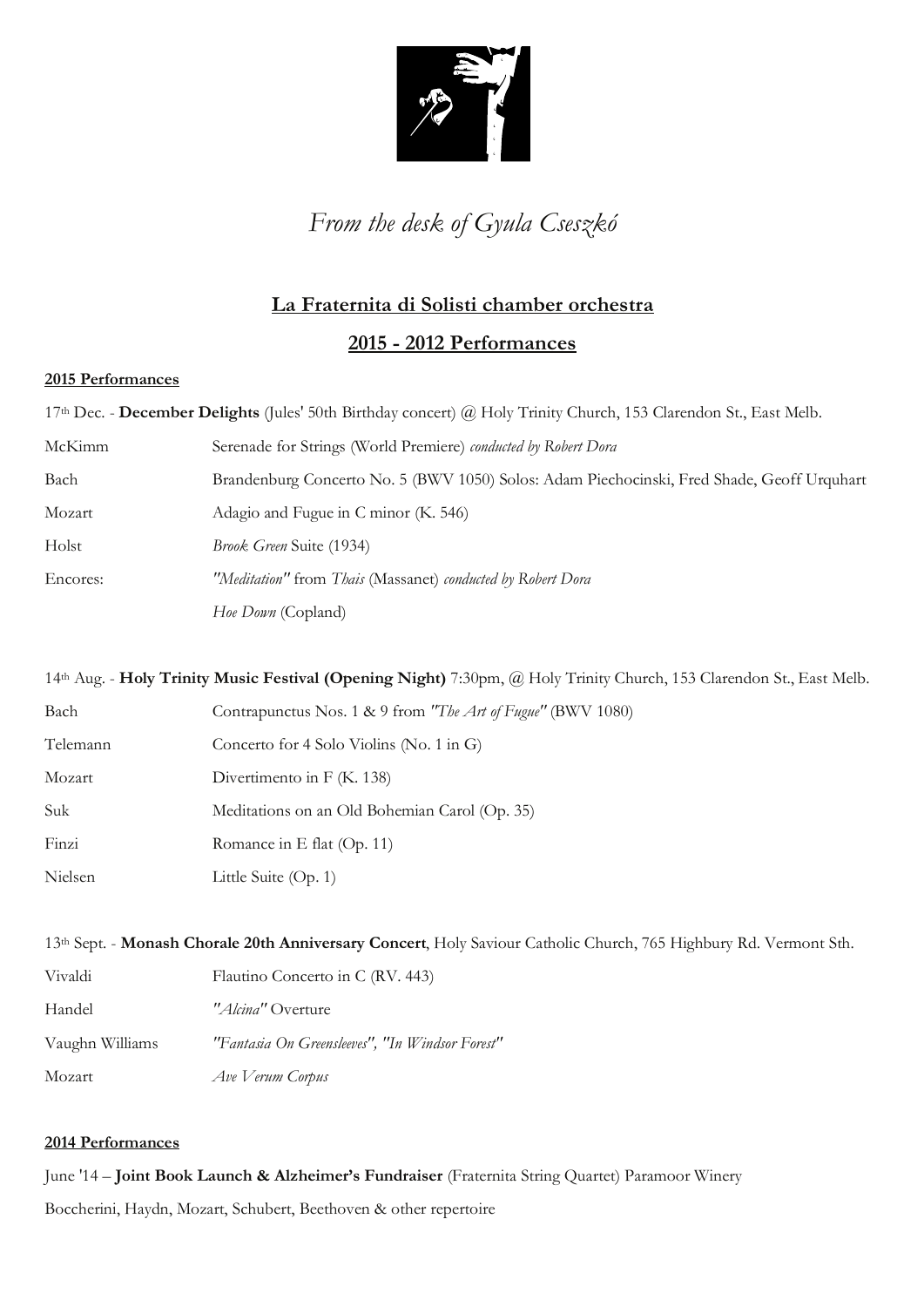| 12 <sup>th</sup> July – "Primo Indipendente Concerto" - St. Mark's Anglican Church, w. Selena Pettifer-mezzo soprano. |                                                                                                                                                         |  |
|-----------------------------------------------------------------------------------------------------------------------|---------------------------------------------------------------------------------------------------------------------------------------------------------|--|
| Martin                                                                                                                | Still (Orchestral World Premiere)                                                                                                                       |  |
| Bloch                                                                                                                 | Concerto Grosso No. 1                                                                                                                                   |  |
| Respighi                                                                                                              | <i>'Il Tramonto"</i> for voice and string quartet                                                                                                       |  |
| Handel                                                                                                                | Selections from Xerxes                                                                                                                                  |  |
| Mozart                                                                                                                | Divertimento in D (K. 136)                                                                                                                              |  |
| Bach                                                                                                                  | 'Erbarme dich" from Matthäuspassion                                                                                                                     |  |
|                                                                                                                       |                                                                                                                                                         |  |
| 14 <sup>th</sup> September                                                                                            | <b>Spring Classics</b> – with Monash Chorale $\overline{a}$ Holy Saviour Catholic Church                                                                |  |
| Giazotto                                                                                                              | Adagio for strings and organ (the "Albioni Adagio"), (Matthew Rigby, violin)                                                                            |  |
| Vivaldi                                                                                                               | Gloria (RV. 589)                                                                                                                                        |  |
| Beethoven                                                                                                             | Elegischer Gesang (Op. 118)                                                                                                                             |  |
| Haydn                                                                                                                 | Missa in Angustiis ("Nelson" Mass, Hob XXII:11) Solists: Anna Margolis (Soprano), Emily Bauer-<br>Jones (Alto), Peter Mander (Tenor), Nathan Lay (Bass) |  |
| 7 <sup>th</sup> December                                                                                              | <b>Christmas Joy</b> - Monash Chorale @ Holy Saviour Catholic Church.                                                                                   |  |
| Britten                                                                                                               | Fanfare for St. Edmundsbury                                                                                                                             |  |
| Bach                                                                                                                  | Magnificat in D (BWV 234)                                                                                                                               |  |
| Bach                                                                                                                  | Brandenburg Concerto No. 4 in G (BWV 1049)                                                                                                              |  |
|                                                                                                                       | Fred Shade, Vicki Stanko (flutes), Adam Piechocinski (violin)                                                                                           |  |

#### **2013 Performances**

| $5th$ April – Salt Foundation Launch – http://www.thesaltfoundation.org.au/ |                                                                                 |  |
|-----------------------------------------------------------------------------|---------------------------------------------------------------------------------|--|
|                                                                             | Parish Hall, Ivanhoe Girls'Grammar (La Fraternita String Quartet w. Colla Voce) |  |
| McCartney                                                                   | Eleanor Rigby                                                                   |  |
| J.C.F. Bach                                                                 | Quartet No. 1 in D (Menuetto)                                                   |  |

8th September – **Spring Classics** - Holy Saviour Catholic Church, Vermont South

| Handel   | Two Coronation Anthems: "Zadok The Priest" (HWV. 258) "Let Thy Hand Be Strengthened" (HWV. 259)            |
|----------|------------------------------------------------------------------------------------------------------------|
|          | Concerto Grosso in G, Op. 6, No. 1 (HWV 319) Felicité Heine, Adam Piechocinski (vlns), Lachlan Dent (vc)   |
| Haydn    | Missa Brevis St. Joannis de Deo ("Little Organ Mass") in B flat (Hob.XXII:7) Soloist: Iris Ferwerda (sop.) |
| Bach     | Concerto in C min. for violin & oboe (BWV. 1060) Solos: Adam Piechocinski (violin), Andrew Kawai (ob.)     |
| Schubert | Mass No. $2$ in G (D. 167)                                                                                 |
| Mozart   | Ave Verum Corpus (K. 618)                                                                                  |

### 13th Sept. **St. Vladimir's Grand Ball - Tsar Ball (Russian Ethnic Representative Council)**

Plaza Ballroom, Regent Theatre